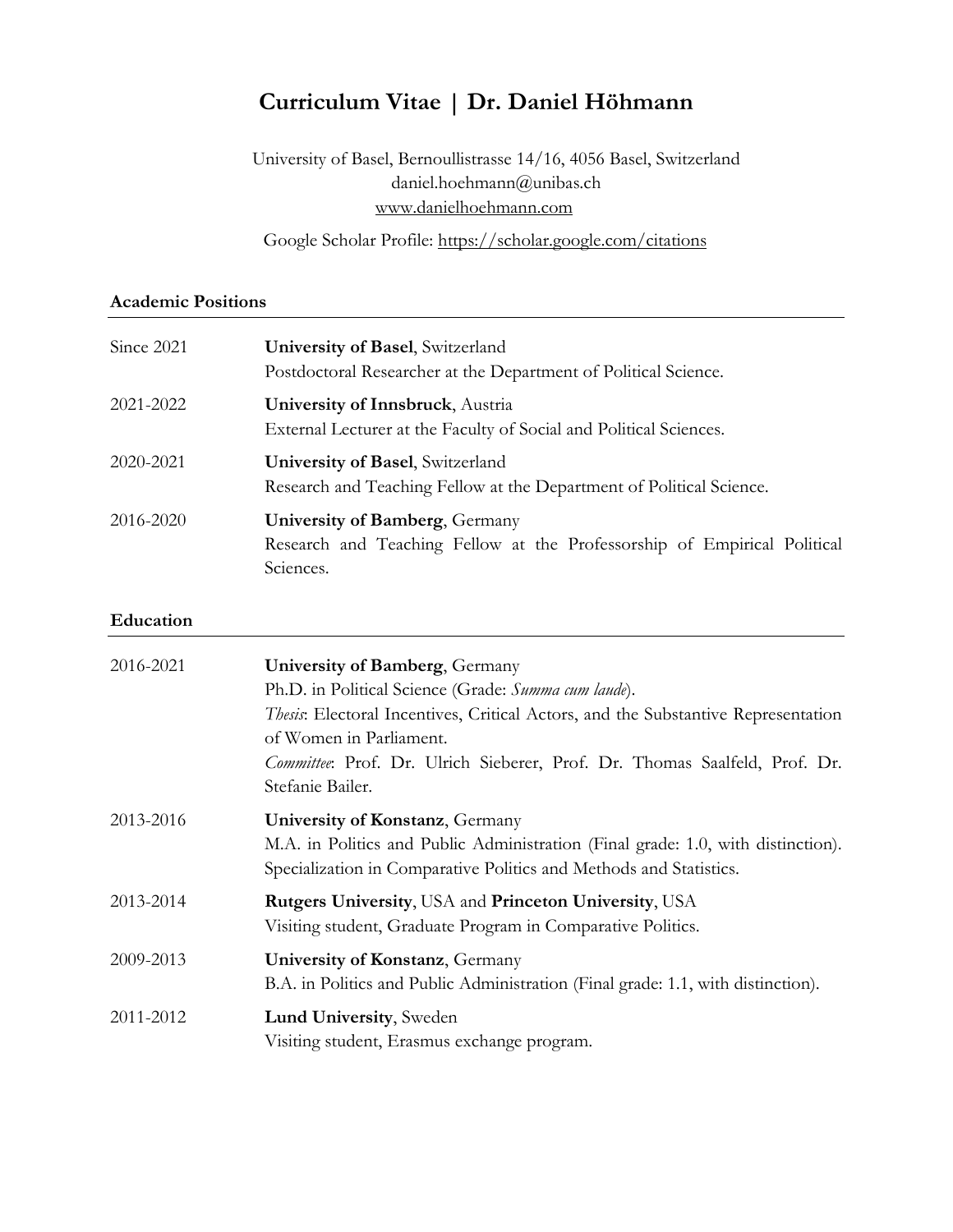- Höhmann, Daniel and Svenja Krauss (2022). "Complements or Substitutes? The Interdependence between Coalition Agreements and Parliamentary Questions as Monitoring Mechanisms in Coalition Governments." *Parliamentary Affairs* 75(2): 420-448.
- Höhmann, Daniel and Mary Nugent (2021). "Male MPs, Electoral Vulnerability, and the Substantive Representation of Women's Interests." *European Journal of Political Research*. OnlineFirst.
	- Editor's Choice: Special Collection "International Women's Day"
- Sieberer, Ulrich and Daniel Höhmann (2021). "Do Party System Parameters Explain Differences in Legislative Organization? Fragmentation, Ideological Polarization, and the Density of Regulation in European Parliaments, 1945-2009." *Party Politics*. OnlineFirst.
- Höhmann, Daniel (2020). "When Do Men Represent Women's Interests in Parliament? How the Presence of Women in Parliament Affects the Behavior of Male Politicians." *Swiss Political Science Review* 26(1): 31-50.
	- Awarded with the *Fritz-Thyssen-Award* for the best paper published in a leading German social science journal in 2020.
	- Shortlisted for the Rudolf Wildenmann Price for an outstanding paper presented by a young scholar at the ECPR Joint Sessions 2018 (Nicosia).
- Höhmann, Daniel and Ulrich Sieberer (2020). "Parliamentary Questions as a Monitoring Device in Coalition Governments." *West European Politics* 43(1): 225-249.
- Höhmann, Daniel (2020). "When do Female MPs Represent Women's Interests? Electoral Systems and the Legislative Behavior of Women." *Political Research Quarterly* 73(4): 834-847.
- Höhmann, Daniel and Tobias Tober (2018). "Electoral Rules and Partisan Control of Government: A Replication Study." *Journal of Politics* 80(1): 342-347.
- Höhmann, Daniel (2017). "The Effect of Legislature Size on Public Spending. Evidence from a Regression Discontinuity Design." *Public Choice* 173(3): 345-367.
- Höhmann, Daniel (2017). "Delegationsprobleme in Koalitionsregierungen. Ausschussvorsitzende als Instrument der gegenseitigen Kontrolle von Regierungsparteien in den deutschen Bundesländern." *Politische Vierteljahresschrift* 58(4): 593-617.
- Sieberer, Ulrich and Daniel Höhmann (2017). "Shadow Chairs as Monitoring Devices? A Comparative Analysis of Committee Chair Powers in Western European Parliaments." *Journal of Legislative Studies* 23(3): 301-325.
- Höhmann, Daniel (2017). "Frauen in politischen Spitzenämtern: Die Ernennung von weiblichen Ministern in die Landeskabinette der deutschen Bundesländer." *Zeitschrift für Vergleichende Politikwissenschaft* 11(3): 391-416.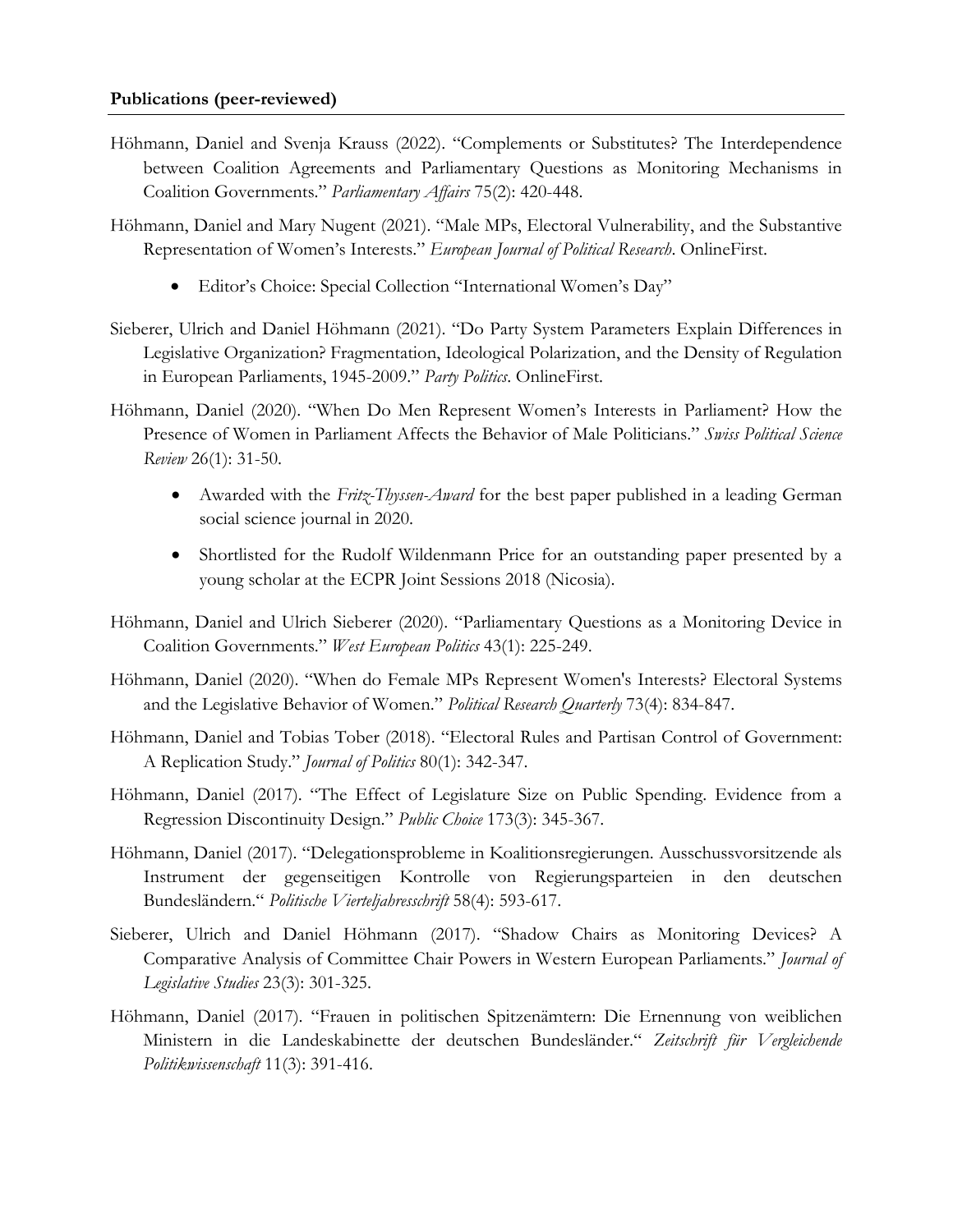Höhmann, Daniel (2022). Book Review: *Dem Laufgitter entkommen – Frauenforderungen im eidgenössischen Parlament seit 1950*. Gerber, Marlène und Heidelberger, Anja (Hrsg.) Zürich und Genf: Seismo Verlag. *Swiss Political Science Review*. OnlineFirst.

#### **Working Papers**

- Höhmann, Daniel. "Political Parties, Issue Salience, and the Appointment of Female Ministers." (Revise and Resubmit).
- Höhmann, Daniel, Bailer, Stefanie, and Christian Breunig. "When Women Know What Voters Want: Female MPs, Electoral Threat and the Estimation of Voters' Preferences on Women's Issues." (Under Review).
- Höhmann, Daniel and Denise Traber. "Inequality, Class Identification and Affective Polarization Between Social Groups."
- Höhmann, Daniel and Corinna Kroeber. "Personality and Political Representation The Relationship Between Personality Traits, Policy Positions and the Prioritization of Women's Issues."

#### **Public Outreach**

| <b>Blog Posts</b> | "For the win! Male Politicians Are More Likely to Represent Women's Interests<br>if Their Re-Election is at Risk." Blog Post for LSE British Politics and Policy.<br>Available at: https://blogs.lse.ac.uk/politicsandpolicy/gendered-leeway-male-<br>$mps/$ .                                                                               |
|-------------------|----------------------------------------------------------------------------------------------------------------------------------------------------------------------------------------------------------------------------------------------------------------------------------------------------------------------------------------------|
|                   | "Setzen sich männliche Parlamentarier für Frauenthemen ein? Ja, aber nur bei<br>einem niedrigen Frauenanteil im Parlament." Blog Post for DeFacto. Available<br>https://www.defacto.expert/2020/03/04/setzen-sich-maennliche-<br>at:<br>parlamentarier-fuer-frauenthemen-ein-ja-aber-nur-bei-einem-niedrigen-<br>frauenanteil-im-parlament/. |
|                   | "Do Female MPs Represent Women's Interests in Parliament? Yes, But Only if<br>the Electoral System Permits It!" Blog Post for <i>Counting Counts</i> . Available at:<br>https://countingcountsblog.wordpress.com/2019/08/18/do-female-mps-<br>represent-womens-interests-in-parliament-yes-but-only-if-the-electoral-system-<br>permits-it/. |
| Radio             | Interview with Radio Energy about the 2021 Federal Election in Germany.                                                                                                                                                                                                                                                                      |
| Newspaper         | Interview for the Swiss newspaper Blick about the Swiss-German political<br>relationship after the 2021 Federal Election in Germany.                                                                                                                                                                                                         |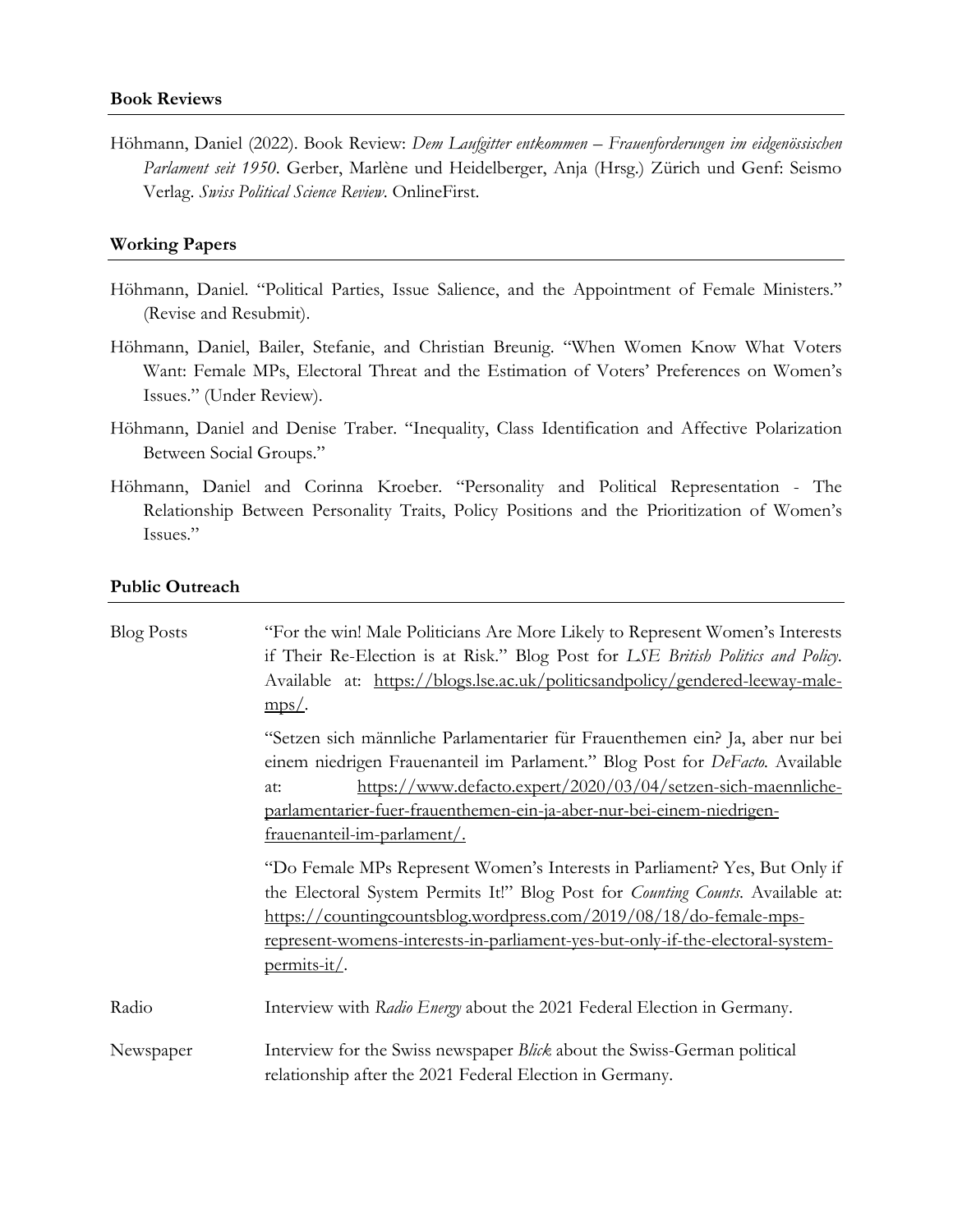## **Awards**

| 2020 | Fritz-Thyssen-Award for the best paper published in a leading German social<br>science journal (1500 EUR), Awarded for the article "When Do Men Represent"<br>Women's Interests in Parliament? How the Presence of Women in Parliament<br>Affects the Behavior of Male Politicians." Swiss Political Science Review 26(1): 31-<br>50. |
|------|---------------------------------------------------------------------------------------------------------------------------------------------------------------------------------------------------------------------------------------------------------------------------------------------------------------------------------------|
| 2018 | Shortlisted for the Rudolf Wildenmann Price for an outstanding paper<br>presented by a young scholar at the ECPR Joint Sessions 2018, Paper: "When<br>Do Men Represent Women's Interests in Parliament? Evidence from the<br>German Bundestag".                                                                                       |
| 2016 | Dietrich H. Boesken Award for the Best Master Degree at the University of<br>Konstanz (5000 EUR).                                                                                                                                                                                                                                     |
| 2013 | VEUK – Award for the Best Bachelor Thesis at the Department of Politics and<br>Public Administration; University of Konstanz (from the Alumni Association<br>of the University of Konstanz; 200 EUR).                                                                                                                                 |

## **Research Grants, Scholarships, and Travel Grants**

| 2022-2025 | Research Project "When and Why Do Citizens Distrust Politicians? The Role                                                                                         |
|-----------|-------------------------------------------------------------------------------------------------------------------------------------------------------------------|
|           | of the Representative Function." Swiss National Science Foundation (SNF) and                                                                                      |
|           | German Research Foundation (DFG), 3 years: 782.000 EUR (together with                                                                                             |
|           | Prof. Dr. Stefanie Bailer and Prof. Dr. Thomas Zittel).                                                                                                           |
| 2018-2019 | Research project "Parliamentary Questions as Monitoring Devices in Coalition<br>Governments." FNK Fund of the University of Bamberg, 1 year: 2000 EUR.            |
| 2018      | IPID4all Mobility Grant, University of Bamberg (1630 EUR).                                                                                                        |
| 2018      | DAAD (German Academic Exchange Service) Travel Grant to attend the<br>ECPR Joint Sessions in Nicosia 2018 (605 EUR).                                              |
| 2013-2014 | ISAP – Scholarship from the German Academic Exchange Service (DAAD)<br>for Visiting Studentship at Rutgers University and Princeton University (\$<br>$50,000$ ). |

**Conferences** (P = Presentation, C = Panel Chair, D = Discussant)

| APSA        | 2021 (P), 2022 (P, D).                                           |
|-------------|------------------------------------------------------------------|
| EPSA        | 2017 (P, C, D), 2018 (P), 2021 (P, C, D), 2022 (P).              |
| <b>ECPG</b> | 2019 (P), 2022 (P, C, D).                                        |
| <b>ECPR</b> | 2017 (P), 2019 (P, C, D), 2020 (D), 2021 (P, D), 2022 (P, C, D). |
| <b>MPSA</b> | $2019$ (P), $2021$ (P).                                          |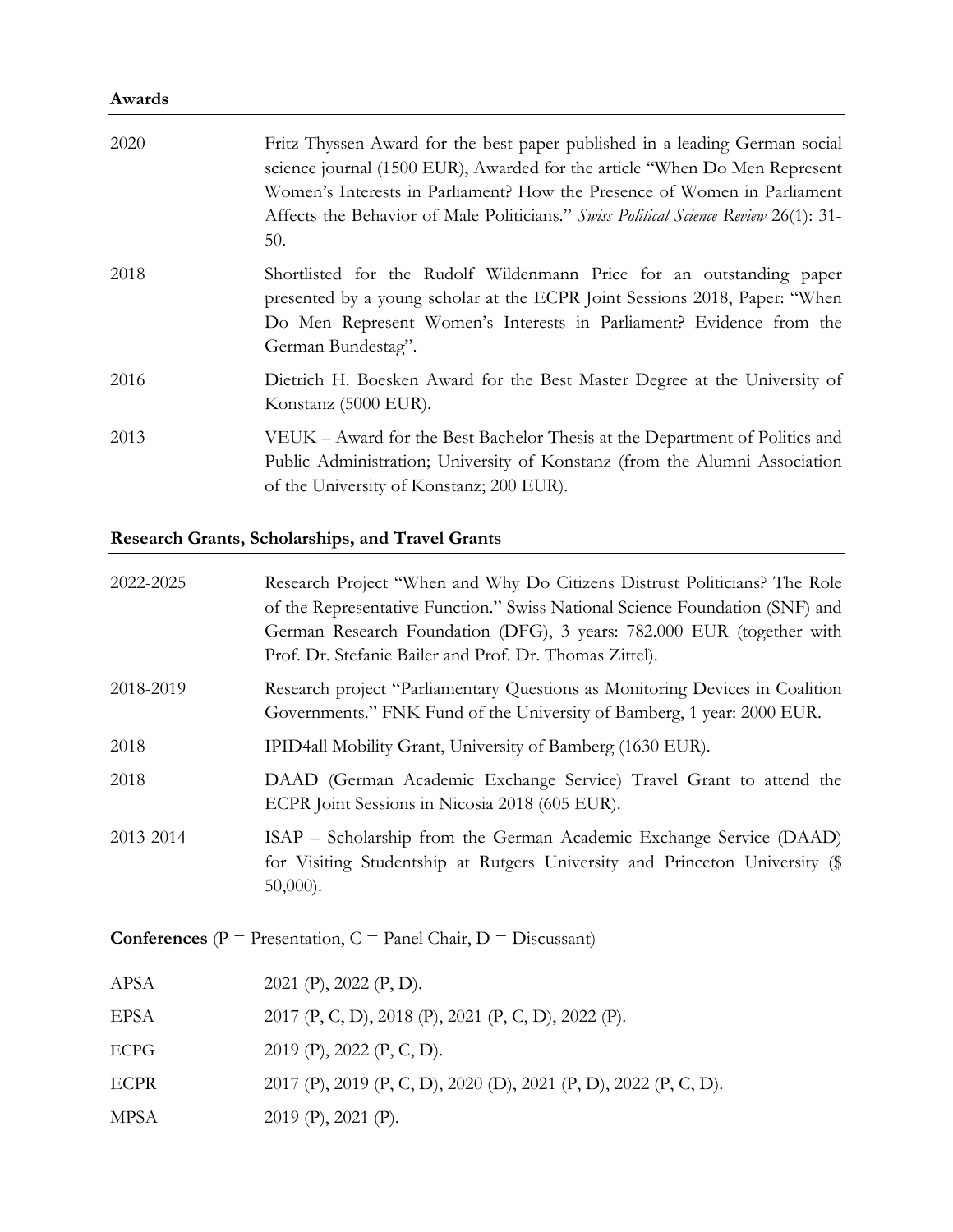| Joint Sessions of               |                                                        |
|---------------------------------|--------------------------------------------------------|
| Workshops (ECPR) $2018$ (P, D). |                                                        |
| Standing Group on               |                                                        |
|                                 | Parliaments (ECPR) 2019 (P, D), 2021 (P, D), 2022 (P). |
| <b>SVPW</b>                     | $2021$ (P), $2022$ (P, D).                             |

#### **Invited Talks**

| 2021 | Institute of Political Science, University of Bern: "The Gendered Assessment of |
|------|---------------------------------------------------------------------------------|
|      | Public Opinion."                                                                |

#### **Workshop Participation**

| 2021 | "Vested Interests and Democracy" (Zurich).                                   |
|------|------------------------------------------------------------------------------|
| 2020 | "MPs' Activities in Parliament – What and What For?" (Brussels).             |
| 2019 | "Advances in the Empirical and Theoretical Study of Parliaments" (Konstanz). |
|      | "Comparative Research on Political Elites (Berlin).                          |
|      | "Parliamentary Careers in Comparison" (The Hague).                           |
|      | "Advances in Comparative Politics" (Cologne).                                |
|      | DVPW Themengruppe Vergleichende Parlamentarismusforschung (DVPW).            |

#### **Additional Academic Experiences**

| $2010 - 2016$       | Various Research and Teaching Assistant Positions at the University of<br>Konstanz (Prof. Dr. Michael Becher, Prof. Dr. Michael Herrmann, Prof. Dr.<br>Wolfgang Seibel, Prof. Dr. Susumu Shikano, Dr. Ulrich Sieberer) |
|---------------------|------------------------------------------------------------------------------------------------------------------------------------------------------------------------------------------------------------------------|
| 08/2014             | GESIS Summer School in Survey Methodology, Cologne, Germany.<br>Course: Data Quality and Fieldwork Monitoring.                                                                                                         |
| $05/2013 - 08/2013$ | Internship at the German Institute for Economic Research (DIW Berlin,<br>Germany; Socio-Economic Panel Study).                                                                                                         |
| $03/2011 - 08/2011$ | Internship at the Research Service of the German Bundestag, Berlin Germany.                                                                                                                                            |

#### **Teaching**

University of Bamberg

#### **"Introduction to Statistics for Political and Social Sciences."**

Master seminar (Fall Term 2016/2017; Fall Term 2017/2018; Fall Term 2018/2019; Fall Term 2019/2020; Spring Term 2020).

Course Evaluations: 1.6, 1.6, 1.5, 1.3, 1.3. Grading scale: 1 (best) to 5 (worst).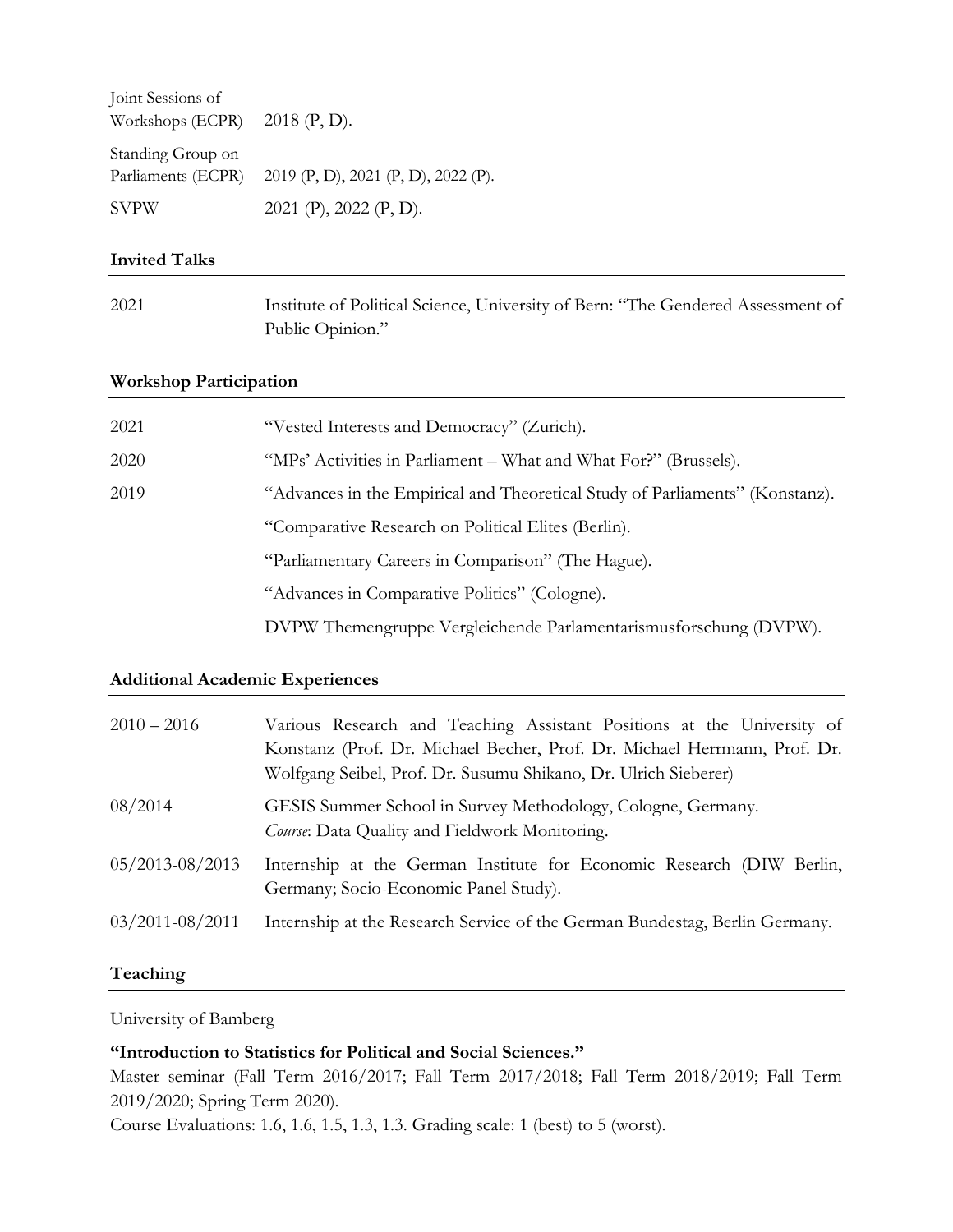#### **"Frauen und Politik in vergleichender Perspektive."**

Master seminar (Spring Term 2018; Spring Term 2019). Course Evaluations: 1.4, 1.2. Grading scale: 1 (best) to 5 (worst).

#### **"Parteien und Parteiensysteme in vergleichender Perspektive."**

Master seminar (Fall Term 2018/2019). Course Evaluations: 1.3. Grading scale: 1 (best) to 5 (worst).

#### **"Empirische Forschung zu Frauen in politischen Institutionen."**

Bachelor seminar (Spring Term 2017). Course Evaluations: 1.5. Grading scale: 1 (best) to 5 (worst).

#### University of Basel

## **"Die Demokratie in der Krise? Interessenvertretung, politisches Vertrauen und Populismus."**

Bachelor seminar (Spring Term 2022). Course Evaluations: 1.2. Grading scale: 1 (best) to 6 (worst).

#### **"Research Methods in Social and Political Science."**

Master seminar (Fall Term 2020/2021, Fall Term 2021/2022). Course Evaluations: 2.2, 1.8. Grading scale: 1 (best) to 6 (worst).

## **"Brauchen wir noch Parteien? Die Rolle und Funktionen von politischen Parteien in westlichen Demokratien."**

Bachelor seminar (Fall Term 2020/2021, Fall Term 2021/2022). Course Evaluations: 1.9, 1.4. Grading scale: 1 (best) to 6 (worst).

#### **"Women and Politics in Comparative Perspective."**

Master seminar (Spring Term 2021). Course Evaluation: 1.4. Grading scale: 1 (best) to 6 (worst).

University of Innsbruck

## **"Frauen und Politik in vergleichender Perspektive: Ursachen und Konsequenzen ungleicher Repräsentation."**

Master seminar (Spring Term 2021; Spring Term 2022). Course Evaluation: 1.2. Grading scale: 1 (best) to 5 (worst).

## **"Geschlechterforschung: Frauen und Politik."**

Lecture, BA (Spring Term 2022).

Supervision

13 B.A. thesis and 4 M.A. theses.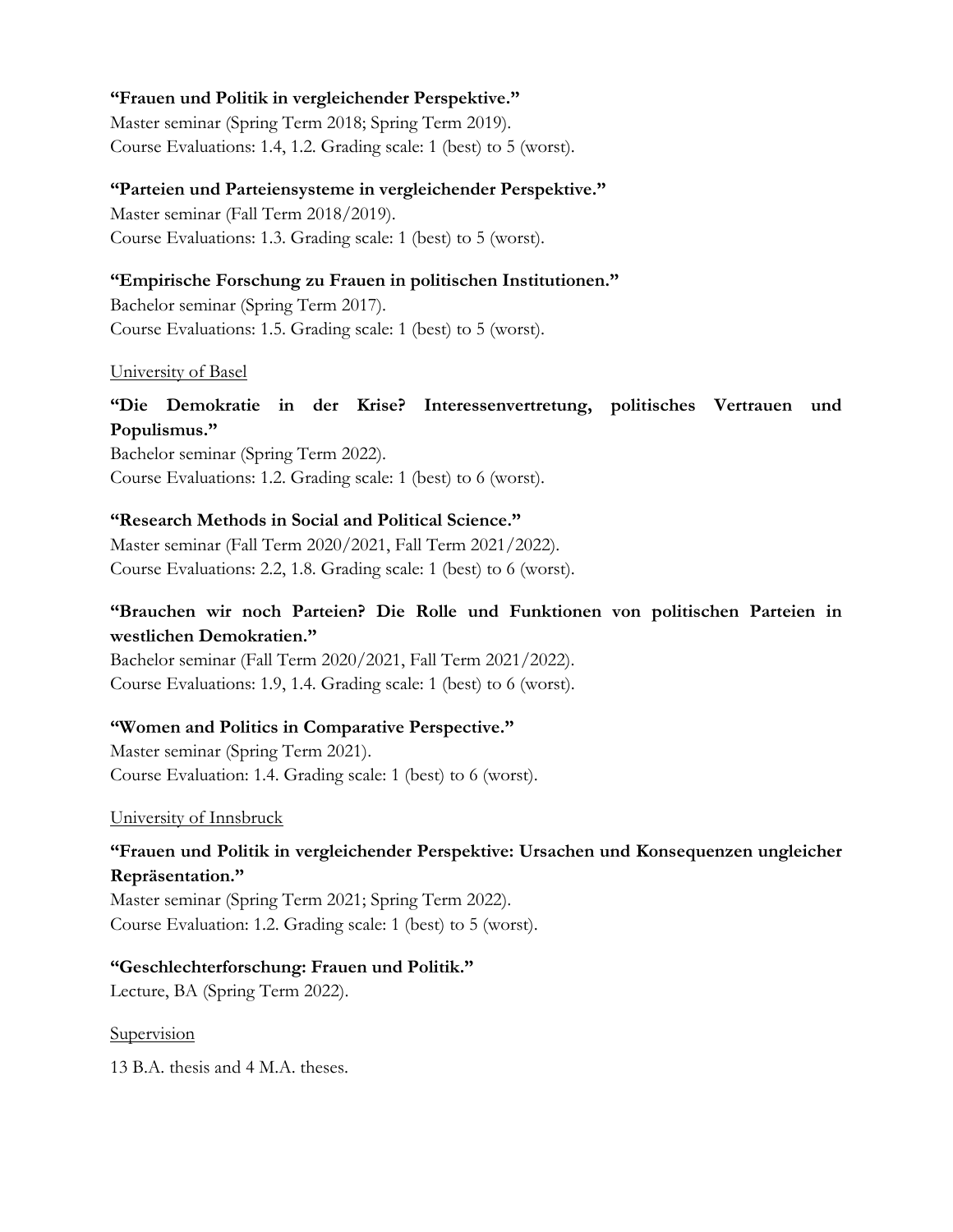## **Higher Education Didactics**

I have successfully completed the following courses on higher education didactics:

| 2020 | "Bildung in Zeiten von Corona - Didaktische Szenarien ohne Präsenz."<br>(Education in Times of Corona - Teaching Scenarios Without Presence) |
|------|----------------------------------------------------------------------------------------------------------------------------------------------|
| 2018 | "Haus- und Abschlussarbeiten effizient korrigieren und fair bewerten."<br>(Correcting Final Papers Efficiently and Fairly)                   |
| 2017 | "Grundlagen der Hochschuldidaktik: Planung einer Lehrveranstaltung."<br>(Fundamentals of Higher Education Didactics: Planning of a Seminar)  |
| 2017 | "Grundlagen des Prüfens - schriftliche und mündliche Prüfungen"<br>(Fundamentals of Testing - Written and Oral Examinations)                 |
| 2017 | "Using Humour in the Classroom."                                                                                                             |
| 2017 | "Grundlagen der Rhetorik in Vorlesung und Seminar." (Fundamentals of Rhetoric<br>in Lecture and Seminar)                                     |
| 2016 | "Studentische Referate als Lern- und Übungsfeld." (Student Presentations as a Field<br>of Learning and Practice)                             |

## **Services to the Profession**

| 2022          | Member of the Search Committee for the Professorship for Sustainability<br>Research, University of Basel.                                                                                                                                                                                                                                                                                                                                                                                                                  |
|---------------|----------------------------------------------------------------------------------------------------------------------------------------------------------------------------------------------------------------------------------------------------------------------------------------------------------------------------------------------------------------------------------------------------------------------------------------------------------------------------------------------------------------------------|
| 2022          | Organization of the Workshop "Women as Political Actors: Contemporary<br>Barriers, Challenges, and Opportunities" at the University of Greifswald, 29.-<br>30.09.2022 (together with Corinna Kroeber und Sarah C. Dingler).                                                                                                                                                                                                                                                                                                |
| 2021          | Organization of the section "Parliaments Under Pressure: Advances and<br>Challenges in Parliamentary Research" (endorsed by the ECPR Standing Group<br>on Parliaments) at the ECPR General Conference (together with Maria Thürk).                                                                                                                                                                                                                                                                                         |
| 2019-2020     | Member of the Search Committee for the Professorship of Complex Systems,<br>University of Bamberg.                                                                                                                                                                                                                                                                                                                                                                                                                         |
| 2018-2020     | Member of the "Qualitätszirkel Lehre", University of Bamberg.                                                                                                                                                                                                                                                                                                                                                                                                                                                              |
| 2018-2020     | Member<br>Vice Spokesperson of<br>and<br>the<br>"Mittelbauvertretung<br>Politikwissenschaft", University of Bamberg.                                                                                                                                                                                                                                                                                                                                                                                                       |
| Reviewer for: | American Political Science Review, European Journal of Political Research, European<br>Journal of Politics and Gender, Government and Opposition, Journal of Politics, Journal of<br>Public Affairs, Journal of Women, Politics & Policy, Legislative Studies Quarterly,<br>Nationalities Papers, Parliamentary Affairs, Party Politics, Political Research Quarterly,<br>Politics & Gender, Politische Vierteljahresschrift, Representation, Studies in Comparative<br>International Development, West European Politics. |